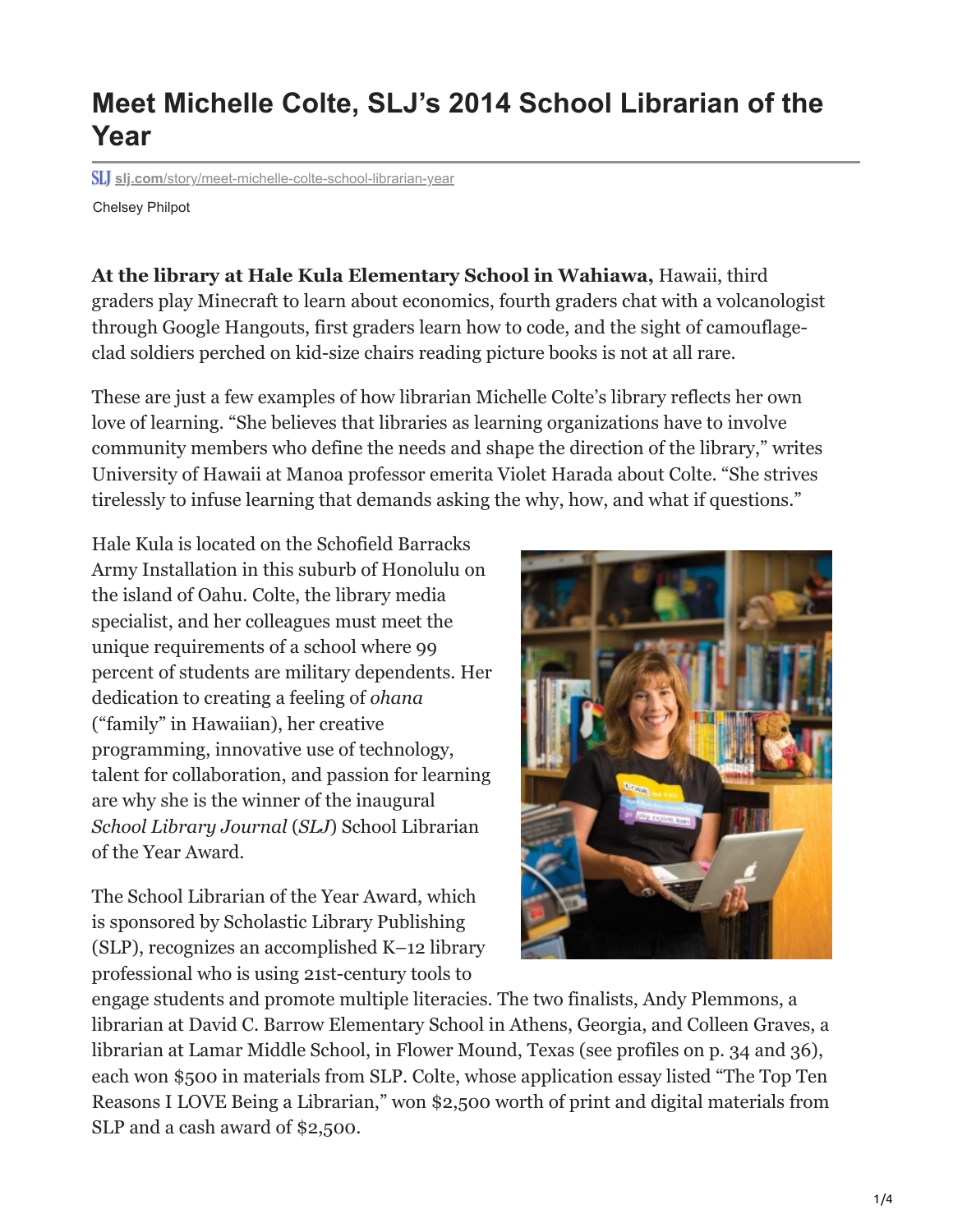Even though she has lived in Hawaii for 20 years, Colte still has a whisper of Wisconsin, her home state, in her voice. Her Twitter avatar shows a woman with a wide smile and a Dr. Seuss red-and-white striped Cat in the Hat topper pulled over dark blond hair. Judging by her tweets, it's safe to bet that her favorite punctuation mark is the exclamation point. Colte remembers her elementary school librarian fondly and speaks about her most cherished childhood book, E. L. Konigsburg's *From the Mixed-Up Files of Mrs. Basil E. Frankweiler* (Atheneum, 1967), with the particular reverence of a bibliophile.

After graduating from St. Olaf College in Minnesota with a degree in English and a concentration in teaching, Colte took a job as a high school English teacher in Hawaii. Then came marriage, the birth of her son, enrollment in library school at the University of Hawaii, Manoa, the adoption of her two daughters, and, in December 2004, her MLIS degree. She began working in the 796-square-foot Hale Kula Library in September 2005.

## **A DARING EDUCATOR**

The School Librarian of the Year Award is not the first recognition Colte has garnered. In May 2013, she was one of 50 educators worldwide chosen to attend a Google Teacher Academy in Sydney, Australia. That year, Colte was also selected to take part in the Library of Congress Teaching with Primary Sources Summer Teacher Institute. Colte says she was "shocked and surprised" when she found out about her latest honor, and made a point to mention several times that without the support of Hale Kula teachers, librarian assistant Janet Huszar, library clerk Amanda Pemberton, and principal Jan Iwase, she would not be able to accomplish anything.

Colte had to teach herself about the technology she now shares with students and colleagues. "I'm not tech-savvy at all," she says. "That was actually one of my biggest fears about going into the library." Approaching educators she doesn't know via Twitter or Google Plus to ask for guidance, tips, and insight still feels uncomfortable for Colte, a selfdescribed introvert. However, she knows that in order to continue developing her professional knowledge, she must also continue to overcome reticence. "Most recently, I've been more daring, and I've asked folks, 'How did you do this? Can you help us?'" she says. "That's not my nature. I'm really shy."

Though initially resistant to changes Colte implemented, Hale Kula teachers and administrators embrace the technology she introduced. "Frankly, she pushes me out of my comfort zone and keeps me on my toes!" Iwase writes in a recommendation letter for Colte. "Our school has developed a reputation as forward-thinking and a true 21st-century school. That [wouldn't] be the case without Mrs. Colte's involvement and relentless energy and commitment to teaching and learning!"

## **THE POWER OF CODE**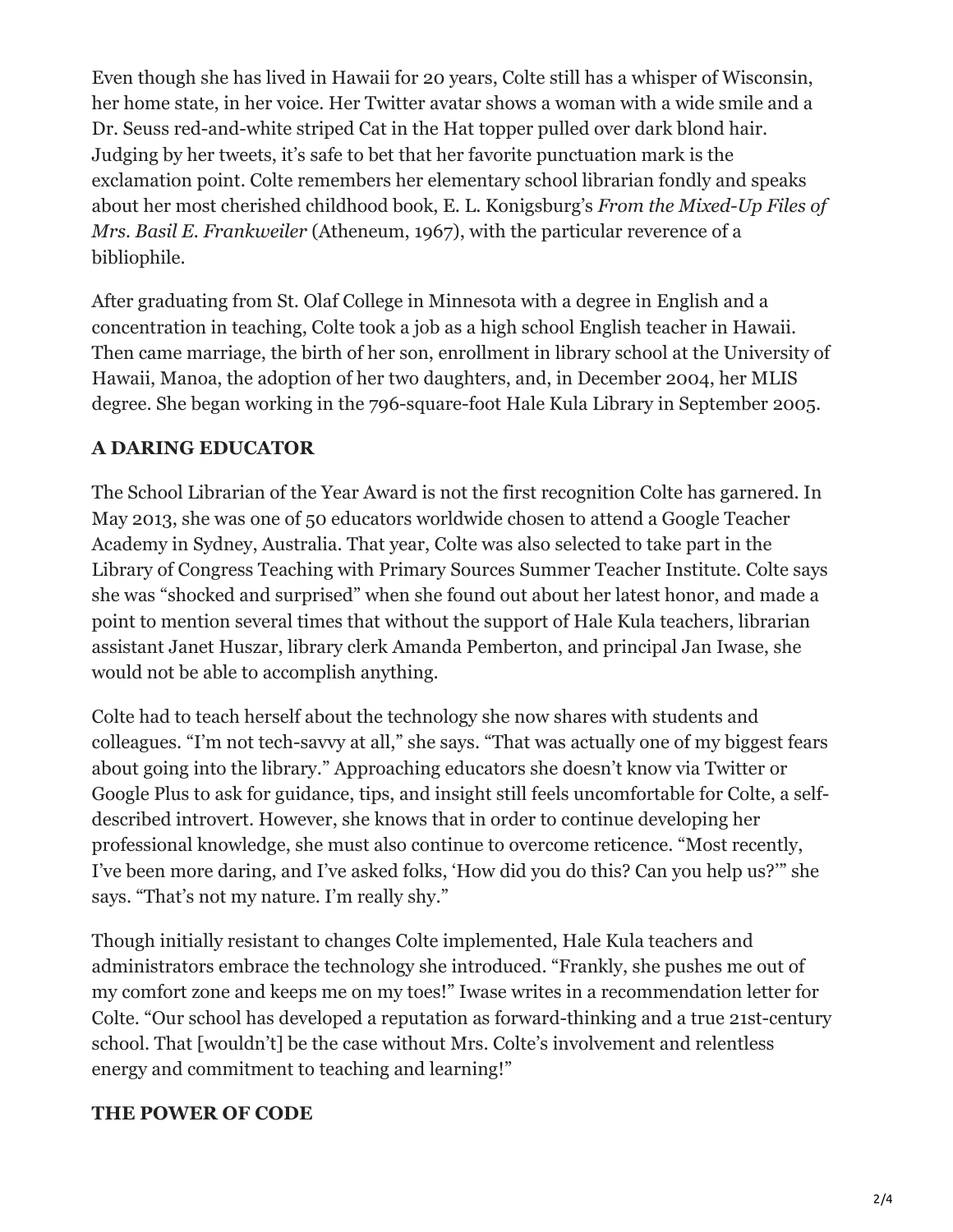At present, Hale Kula has 920 students, but the school population can fluctuate widely as military families are assigned permanent housing. Kids can be at Hale Kula for as little as two weeks before moving to another school district, or they can stay for years. How do you help transient students, guardians at home, and deployed parents feel like they're a part of the library *ohana*?

Colte's solution includes providing play-centric and engaging programming, hosting family-friendly events (such as book fairs and research contests), and maintaining a library website that keeps deployed parents up to date on their children's activities. The site offers information about class projects, slide shows, research resources, photos, videos, and links to fifth graders' individual websites. "For most local students in Hawaii, their aunties and grandmas and grandpas can look on the refrigerator to see their work, or they can go to the play or the sporting event," says Colte. "For our families, the weekly website became that refrigerator work."

Colte, who is a former coordinator and vice president of programming for the Hawaii Association of School Librarians, believes she wouldn't be the librarian she is today if she hadn't had mentorship from Harada and librarian Karen Muronaga, another University of Hawaii faculty member. When she needs inspiration, Colte will take to Twitter, read education blogs, and virtually mingle with educators late into the night. She is constantly combing her community for ideas. "Each of my [own] kids is the kind of student that the traditional school doesn't address," she says. "That's really challenged me as a librarian, because I'm thinking, 'What can I be sure to do so I'm reaching each student at his or her strength?'"

Coding, Colte discovered, is an activity at which some students who struggle academically excel. In December 2013, she organized the participation of every Hale Kula student in Hour of Code, a global event in which newbies are introduced to computer science for one hour. Students' participation garnered a \$10,000 donation to Hale Kula from the educational nonprofit Code.org. "Coding is a language, and so I think it is one of the literacies," Colte says. "As an educator, my job is to promote digital literacy, informational literacy, and, of course, reading literacy." She runs a coding class for students third grade and up as well as a coding club.

Colte used the Code.org donation to purchase Chromebooks and Nexus 7 tablets. She is always looking for ways to supplement her \$10,000–\$25,000 annual budget, including entering contests, holding book fairs, and applying for grants. "I don't know if she sleeps or not," says Pemberton.

## **GLOBAL VISION**

Hale Kula students participate in Poem in Your Pocket Day, Read Across America, the Global Read Aloud (in which kids worldwide read and discuss one book via social media), and several other reading-centric events. For last October's Global Cardboard Challenge,